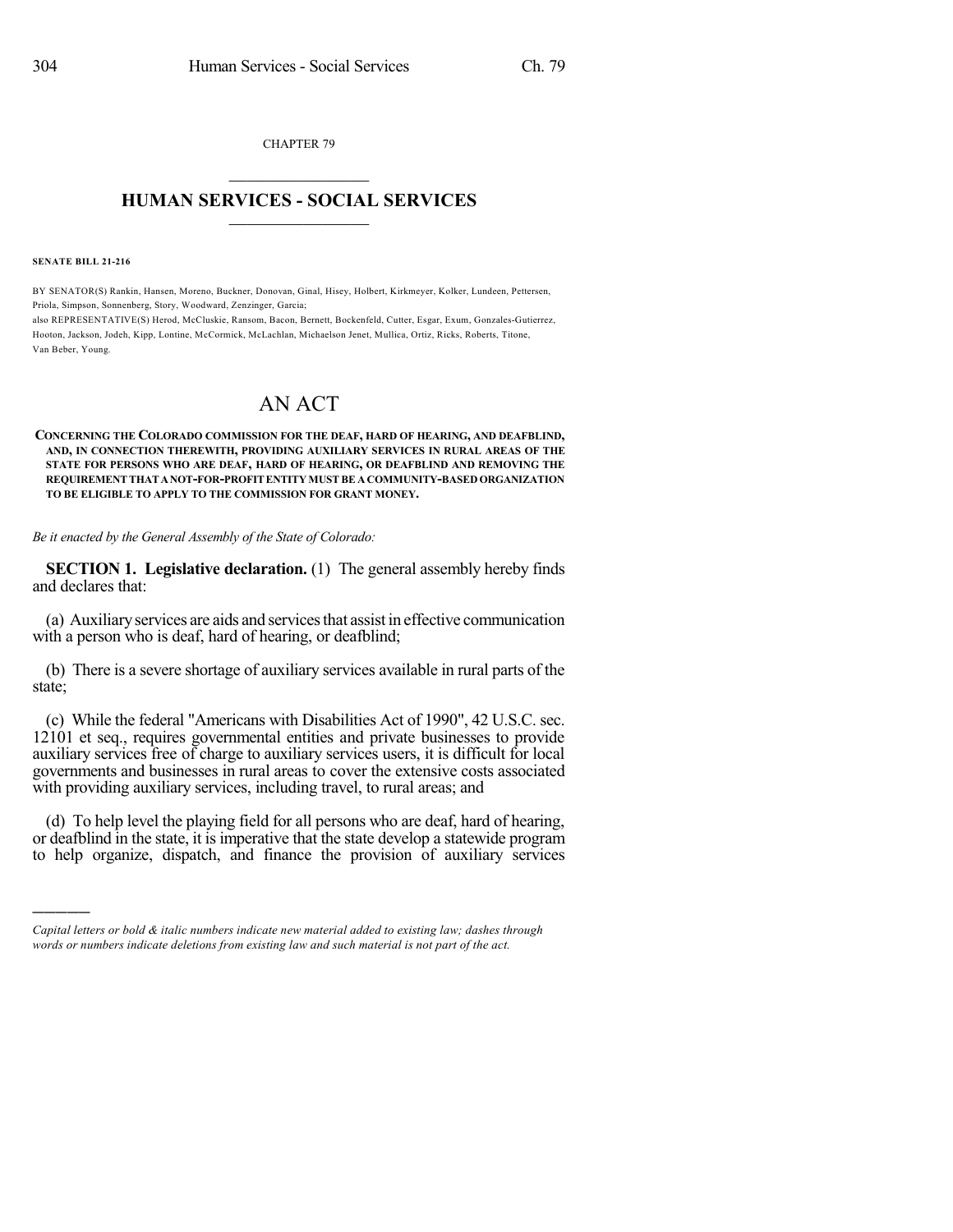throughout rural areas of the state.

**SECTION 2.** In Colorado Revised Statutes, 26-21-106, **add** (9) as follows:

**26-21-106. Powers, functions, and duties of commission - community access program - report - definitions- rules.** (9) (a) THE COMMISSION SHALL ARRANGE FOR THE PROVISION OF AUXILIARY SERVICES IN RURAL AREAS OF THE STATE BY PERFORMING THE FOLLOWING FUNCTIONS:

(I) COORDINATING ON A STATEWIDE BASIS THE DAY-TO-DAY SCHEDULING FOR AUXILIARY SERVICES TO BE PROVIDED IN RURAL AREAS;

(II) CREATING AND MANAGING A PROCESS FOR THE INTAKE AND FULFILLMENT OF REQUESTS FOR AUXILIARY SERVICES IN RURAL AREAS, INCLUDING THE IDENTIFICATION, COORDINATION, AND APPOINTMENT OF AUXILIARY SERVICES PROVIDERS TO MEET THE NEEDS OF ALL PARTIES INVOLVED IN THE PROCEEDING, EVENT, OR CIRCUMSTANCE FOR WHICH A REQUEST IS MADE;

(III) CREATING AND MANAGINGEFFICIENT AND CONSISTENT PROCESSES THROUGH WHICH AN AUXILIARY SERVICES PROVIDER MAY SUBMITREQUIRED DOCUMENTATION AND RECEIVE PAYMENT FOR AUXILIARY SERVICES PROVIDED;

(IV) TO RESOLVE ANY ISSUES THAT ARISE WITH REGARD TO AUXILIARY SERVICES, COMMUNICATING WITH AUXILIARY SERVICES USERS, AUXILIARY SERVICES PROVIDERS, AND APPOINTING AUTHORITIES, AS DEFINED IN SECTION 13-90-202 (1), IN THE RURAL AREAS IN WHICH AUXILIARY SERVICES ARE REQUESTED OR ARE BEING PROVIDED PURSUANT TO THIS SUBSECTION (9);

(V) PROVIDING TRAINING OPPORTUNITIES FOR POTENTIAL AUXILIARY SERVICES PROVIDERS WHO ARE WILLING TO ACCEPT ASSIGNMENTS IN RURAL AREAS;

(VI) AWARDING SCHOLARSHIPS FOR POTENTIAL AUXILIARY SERVICES PROVIDERS' EDUCATION,INTERNSHIPS, AND CERTIFICATION TESTING FOR QUALIFIED PROGRAMS;

(VII) CONDUCTING OUTREACH TO RURAL USERS IN NEED OF AUXILIARY SERVICES AND AUXILIARY SERVICES PROVIDERS;

(VIII) ESTABLISHING, MONITORING, AND PUBLISHING ON THE COMMISSION'S PUBLIC WEBSITE A LIST OF AVAILABLE CART PROVIDERS AND QUALIFIED INTERPRETERS, AS DEFINED IN SUBSECTIONS  $(4)(g)(II)(A)$  and  $(4)(g)(II)(B)$  of this SECTION,RESPECTIVELY,WHO ARE WILLING TO WORK IN RURAL AREAS FOR PERSONS WHO ARE DEAF, HARD OF HEARING, OR DEAFBLIND;

(IX) CREATING AN ADVISORY COUNCIL TO MAKE RECOMMENDATIONS TO THE COMMISSION ABOUT THE PROVISION OF AUXILIARY SERVICES IN RURAL AREAS; AND

(X) DEVELOPING AND IMPLEMENTING OTHER STRATEGIES TO INCREASE CAPACITY FOR AUXILIARY SERVICES IN RURAL AREAS.

(b) THE EXECUTIVE DIRECTOR SHALL PROMULGATE RULES IN CONSULTATION WITH, OR AS PROPOSED BY, THE COMMISSION AND THE DEAF, HARD OF HEARING, AND